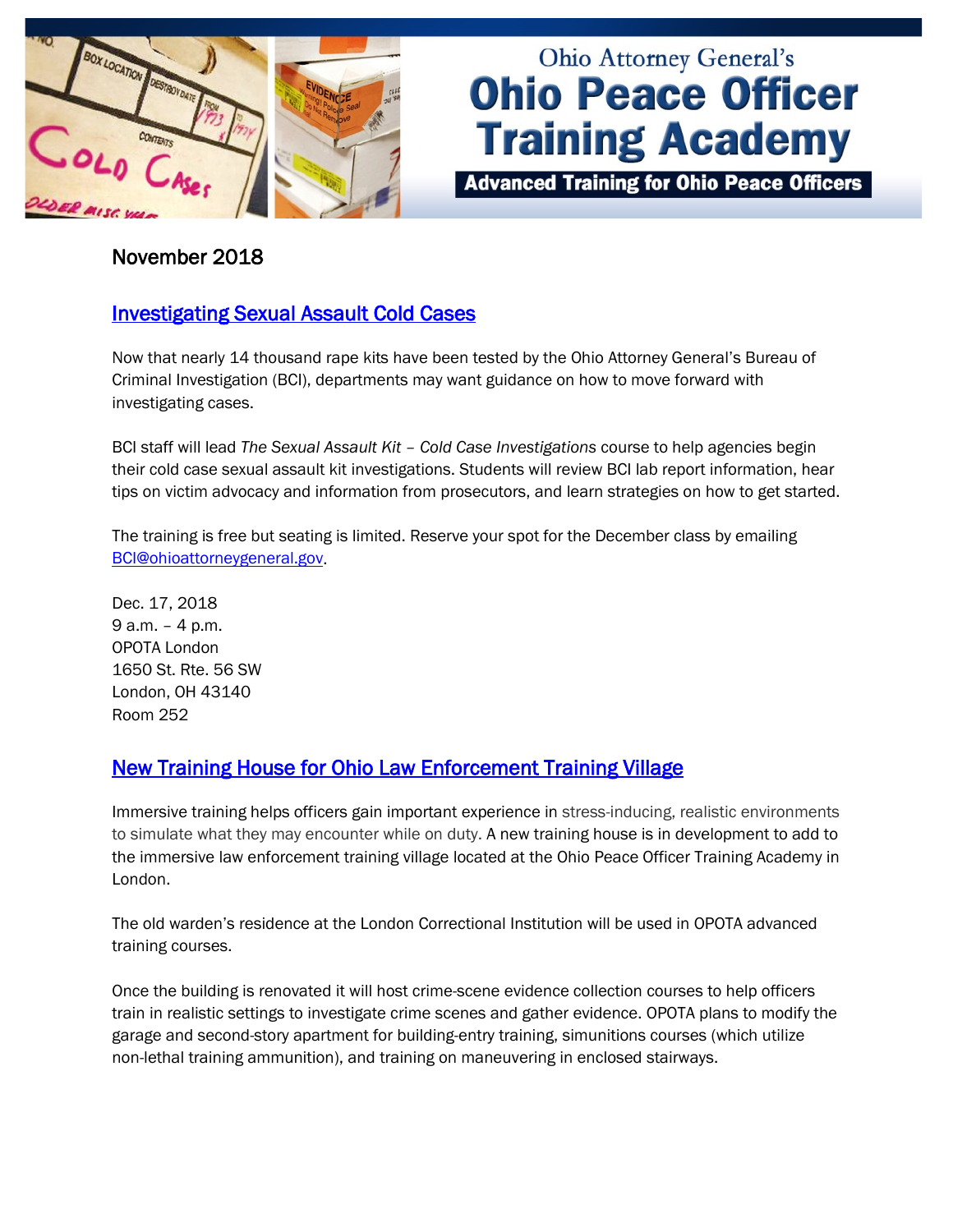#### [Best Practices to Secure Property Rooms](http://www.ohioattorneygeneral.gov/Media/Newsletters/Ohio-Peace-Officer-Training-Academy-email-newslett/November-2018-(1)/Best-Practices-to-Secure-Property-Rooms)

Proper storage and handling of property and evidence is a key part of a law enforcement department's responsibilities. A new manual from the Ohio Attorney General and the Ohio Auditor of State provides law enforcement officials with best practices on how to manage property and evidence.

Although the document is not meant to be a uniform model for every Ohio law enforcement agency, it provides departments the tools to run an effective property and evidence room with the flexibility needed to adapt to each agency's unique circumstances.

According to [the manual,](https://ohioauditor.gov/publications/2018evidenceroommanual%20FINAL.pdf) developing a well-functioning property and evidence room is an intentional effort by an agency to create and follow policies and procedures designed to:

- Keep the property and evidence room secure.
- Preserve evidence and property according to existing laws, courtroom requirements, and agency retention schedules.
- Establish and maintain accurate documentation, including inventory and chain of custody records.
- Ensure the physical safety and legal compliance of all personnel.

The document also explores how agencies can use inventories and audits of property rooms to curb theft and expose lax procedures. It includes sample documents such as property room access logs, inventory tracking documents, currency envelopes, release authorization forms, and property tags.

#### [New Courses Coming Next Year](http://www.ohioattorneygeneral.gov/Media/Newsletters/Ohio-Peace-Officer-Training-Academy-email-newslett/November-2018-(1)/New-Courses-Coming-Next-Year)

The Ohio Peace Officer Training Academy will offer four new courses in 2019 that cover topics like Diversity and Inclusion, Marketing, and Cultural Competence for patrol officer and administrators.

The following courses are for patrol officers:

The *Diversity and Inclusion* course is a four-hour interactive workshop focused on the key elements of diversity along the lines of race, gender, sexual orientation, disability, social status, and age. Participants will be challenged to reflect, have opportunities to share, and learn strategies on how to become more inclusive in their professional and personal lives.

*Cultural Competence* is a four-hour interactive workshop focused on cultural competence in relation to race, gender, sexual orientation and other statuses. This workshop will explore each area and examine norms and challenges connected to each. Participants will take a self-assessment to measure their current cultural competence and be provided with strategies on how to increase or maintain their level of competency.

The following courses are for administrators:

Facilitators in the *Building Positive Community Relations Through Branding* course will teach marketing concepts to help departments develop their identity and build positive community